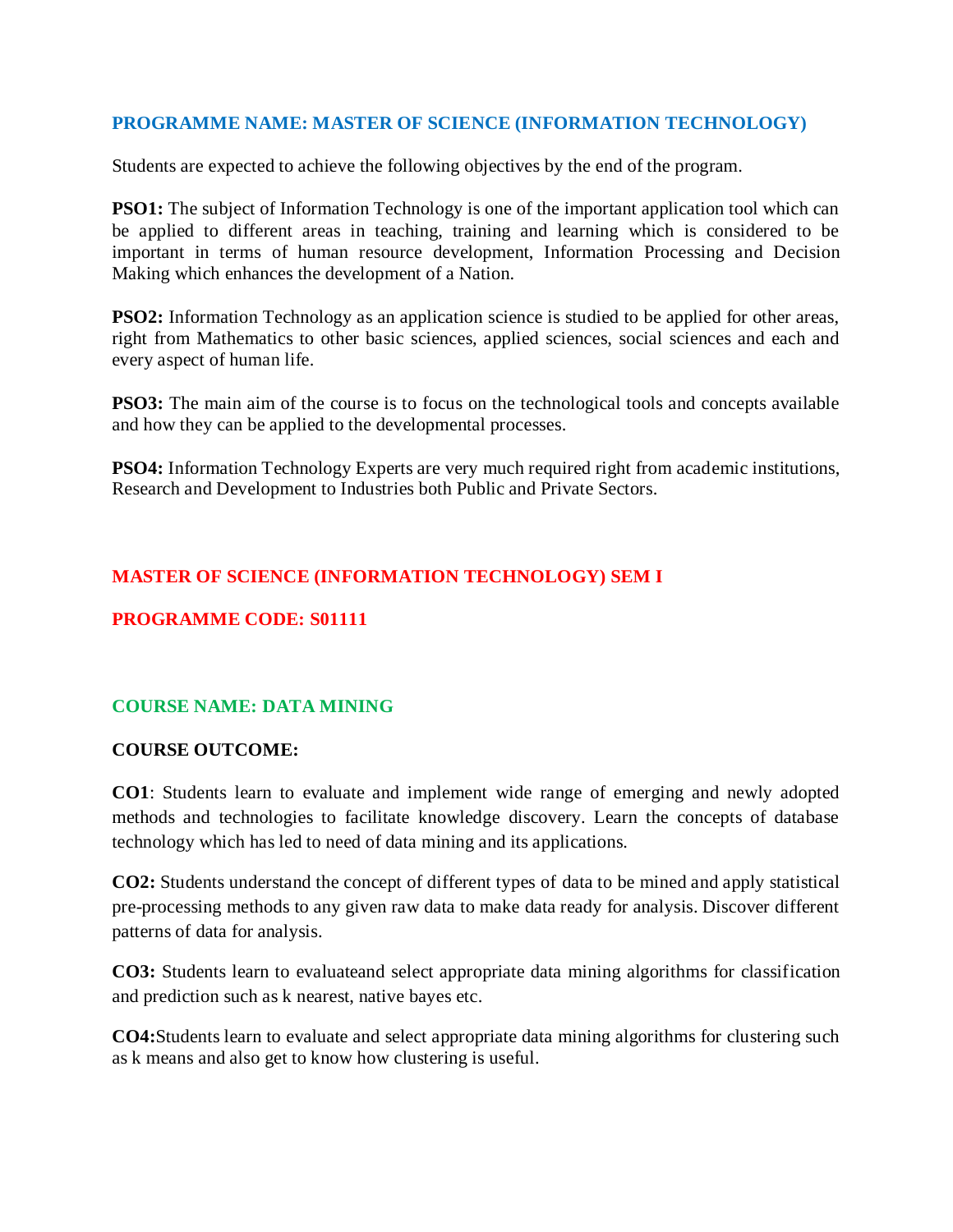**CO5:** Students are able to generate some raw data (text) and perform different text mining techniques to get the data in proper format for further analysis. Also learn how virtualization helps in free up valuable IT resources using social network analysis and helps understand structure and behaviour of social networks

## **COURSE NAME: DISTRIBUTED SYSTEM**

## **COURSE OUTCOME:**

**CO1:** Students understand the definition and Characterize Distributed Systems and it's applications in day to day working. Identify and categorize real world examples with respect to distributed transparencies. Apply the system models like interaction, security etc. to solve the real world DS problems.

**CO2:**Students understand Comparative and critical analysis on the types of networks like LAN, MAN, WAN, PAN and their implementation in contemporary areas like Ethernet, Wi-Fi and Bluetooth.

**CO3:** Students learn to implement Remote Procedure Call, Remote Method Invocation using Socket programming and Java API to execute Client - Server problems. Develop SOAP and REST web services in IDE to carry out arithmetic and database transactions. Categorize and understand the working of several indirect communication applications like YouTube, Messengers, and Email etc.

**CO4:** Students are able to apply different algorithms like Cristian, Berkeley etc. to synchronize the local clocks on their devices with the global clock. Create applications for synchronization using Timestamps. Differentiate between physical, logical and vector clocks. Implement the mutual exclusion and election algorithms like Ring and Bully using Java API.

**CO5:** Students are able toclassify the different types of Distribution Transactions. Implement Two-Phase Commit Protocol programmatically. Define he usage and prevalence of distributed computing in Mobile and Ubiquitous systems.

# **COURSE NAME: DATA ANALYSIS TOOLS**

# **COURSE OUTCOME:**

**CO1:** Students gain knowledge of Statistics in Modern day with Example

**CO2:** Students gain knowledge of Graphics in detail

**CO3:** Students are able tocompute the Sample distributions in detail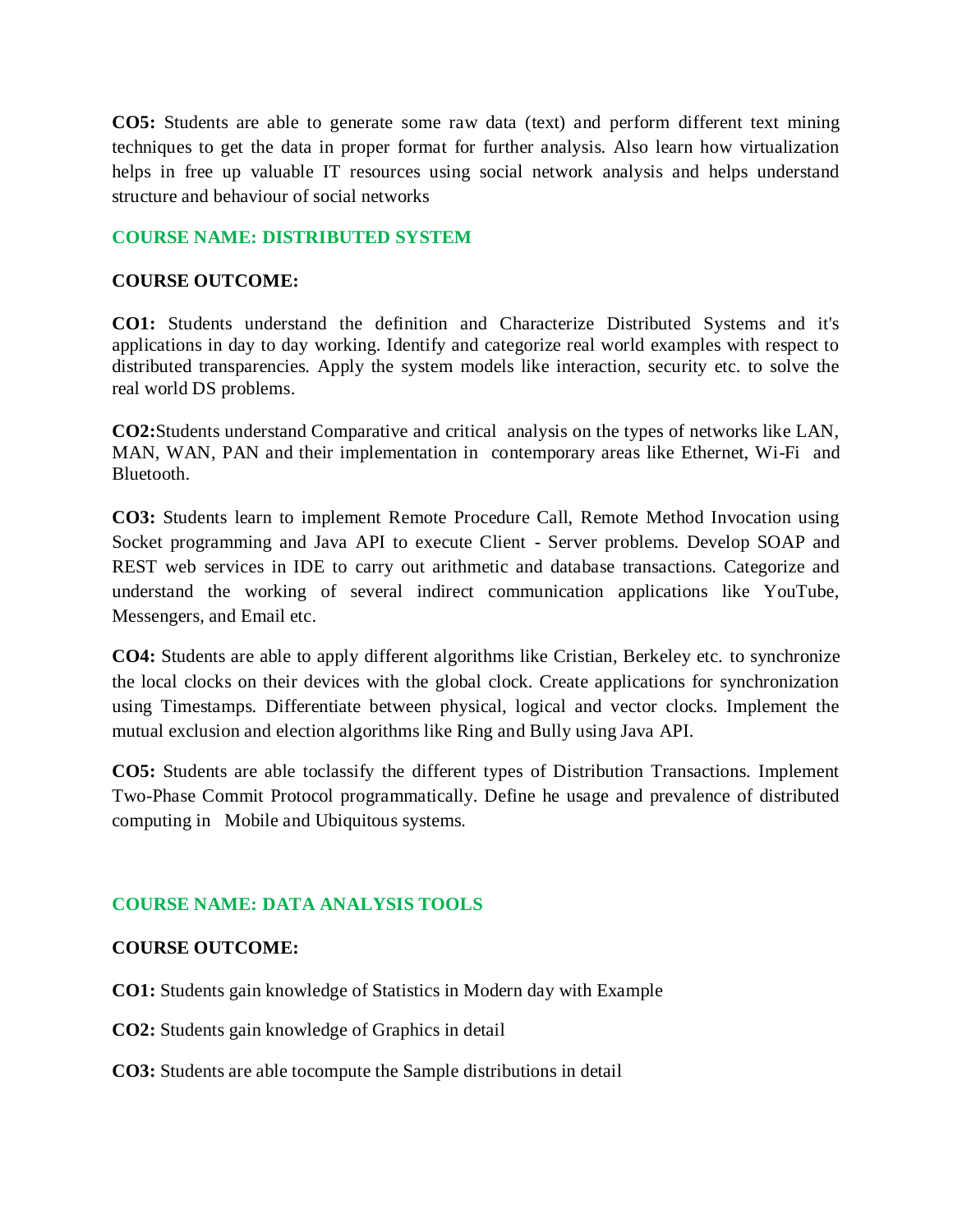**CO4:** Students learn to write in detail about linear projections

**CO5:** Students learn the Monte Carlo

## **COURSE NAME: SOFTWARE TESTING**

## **COURSE OUTCOME:**

- **CO1:** Students understand testing, ethics and metrics and measurement
- **CO2:** Students are able to identify and documenting test conditions
- **CO3:** Students are able to identify and analyze risk
- **CO4:** Students understand black box and white box testing techniques
- **CO5:** Students understand the types of reviews and incident management.

# **MASTER OF SCIENCE (INFORMATION TECHNOLOGY) SEM II PROGRAMME CODE: S01112**

# **COURSE NAME: MOBILE COMPUTING**

# **COURSE OUTCOME:**

- **CO1:** Students understand wireless transmission
- **CO2:** Students learn to write down the classification of telecommunication system
- **CO3:** Students understand wireless LAN
- **CO4:** Students understand mobile network layer in detail
- **CO5:** Students understand mobile transport layer in detail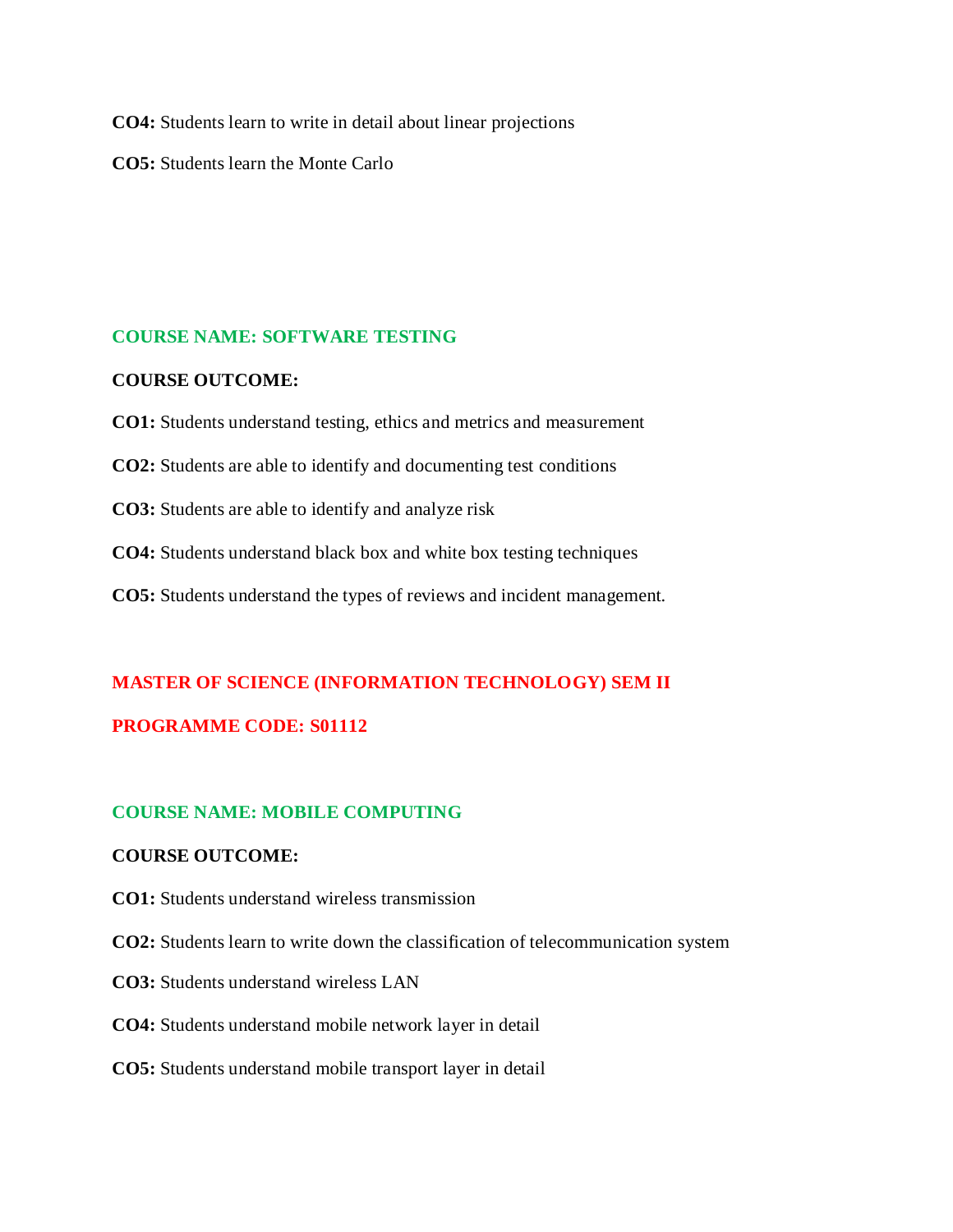## **COURSE NAME: ADVANCED COMPUTER NETWORKS**

#### **COURSE OUTCOME:**

**CO1:** Students understand Enumerate layers of TCP/IP and OSI and functions of each layer. Understand and building the skills of subnetting and routing.

**CO2:** Students understand different high level operations of OSPF and note the difference between different LSA types. Also understand what stubby areas

**CO3:** Students gain knowledge of how OSPF is different from BGP. Find out different functionalities of IPV6 header fields.

**CO4**: Students learn to explore NAT in enterprise and external partner and also learn about trunk and also explore about different thinking protocols like VLAN trucking protocol.

**CO5:** Students understand the components in architecture of data center with diagram. Identify different fiber technologies. Understand the concept of dynamic multipoint virtual private network.

## **COURSE NAME: CLOUD COMPUTING AND UBIQUITOUS SYSTEM**

#### **COURSE OUTCOME:**

**CO1**: Students are able toillustrate the architecture and infrastructure of cloud computing, including SaaS, PaaS, IaaS, public cloud, private cloud, hybrid cloud, etc.

**CO2:** Students are able toinvestigate the resource virtualization technique for a given business case

**CO3:** Students learn to choose the appropriate file system and database for a given business case

**CO4:** Students are able todevelop an algorithm for a given business case using Map-Reduce model

**CO5:** Students learn to build a SaaS solution for a real world problem with collaborative efforts

**CO6:** Students learn to identify the challenges in Cloud Management and Cloud Security.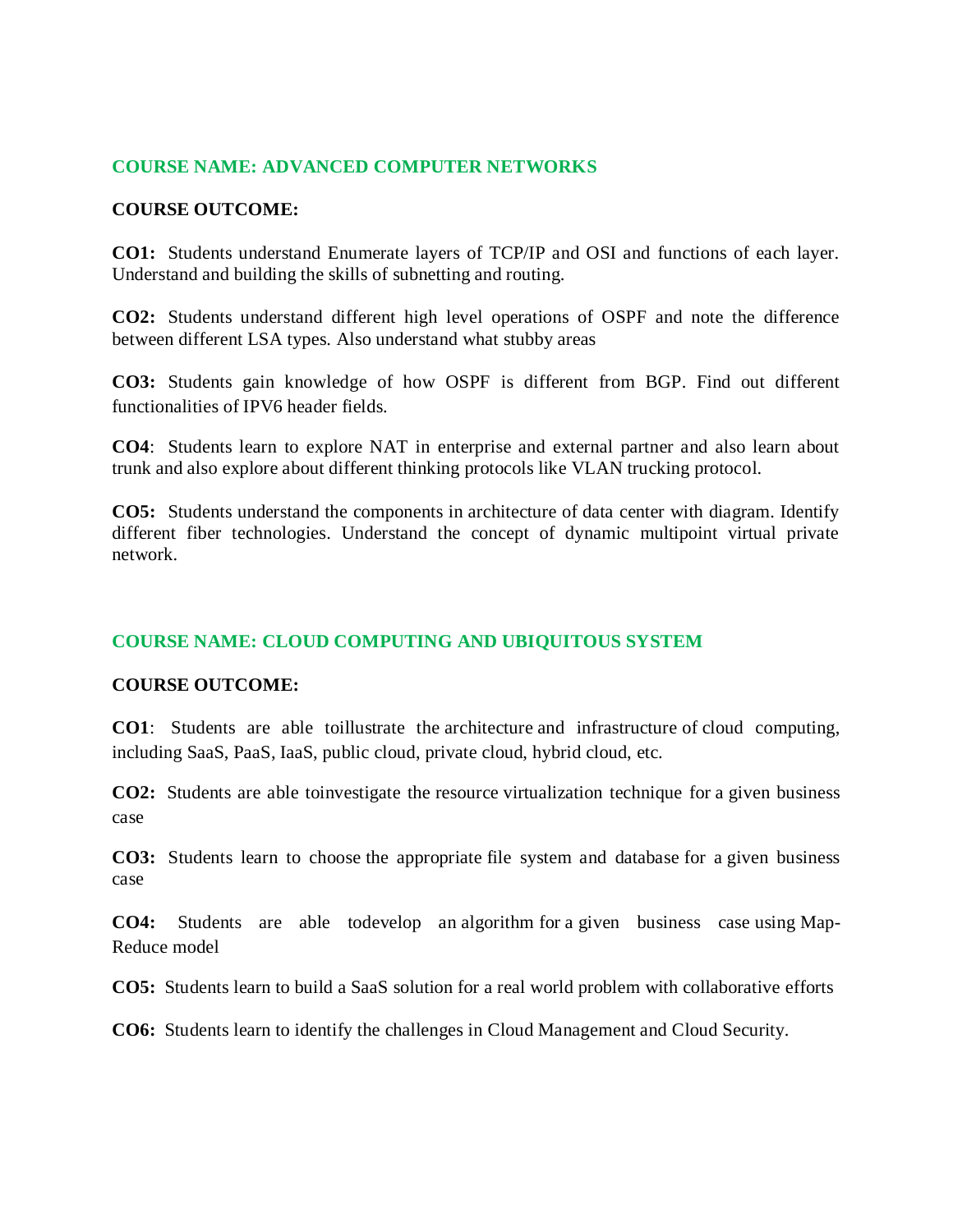## **COURSE NAME: ADVANCED DATABASE SYSTEMS**

## **COURSE OUTCOME:**

**CO1:** Students learn to differentiate between Entity Type and Entity Set. Draw an Extended Entity Relationship Model for any real world case study. Identify the constraints on Specialization and Generalization. Create customized user defined abstract data types to represent audio/video data.

**CO2:**Students are able tocreate object oriented database schema using constructs like Object identity, Object Structure, type constructors, Type hierarchies and Inheritance in Oracle and fire queries on the Complex objects using OQL.

**CO3:** Students are able toconstruct ORDBMS in Oracle consisting of Nested relations and collections. Perform Query processing and Optimization using SQL3. Comparative study of RDBMS, OODBMS and ORDBMS.

**CO4:** Students are able tofragment the given relationships/table horizontally and vertically implementing the concept of Parallel and Distributed Databases. Perform replication on the given data set using triggers and links in Oracle. Create an active database with triggers for add, update and delete.

**CO5:** Students are able tocreate and implement XML and Temporal databases using any database tool. Demonstrate the usage of enhanced Databases like GIS for advanced applications.

# **MASTER OF SCIENCE (INFORMATION TECHNOLOGY) SEM III**

## **PROGRAMME CODE: S01113**

## **COURSE NAME: EMBEDDED SYSTEMS**

#### **COURSE OUTCOME:**

**CO1:** Students learn todefine an embedded system with examples.

**CO2:** Students learn to differentiate between an Embedded System application and a General purpose computer.

**CO3:** Students understand the components in the making of an embedded system.

**CO4:** Students understand the characteristics of an embedded systems application in general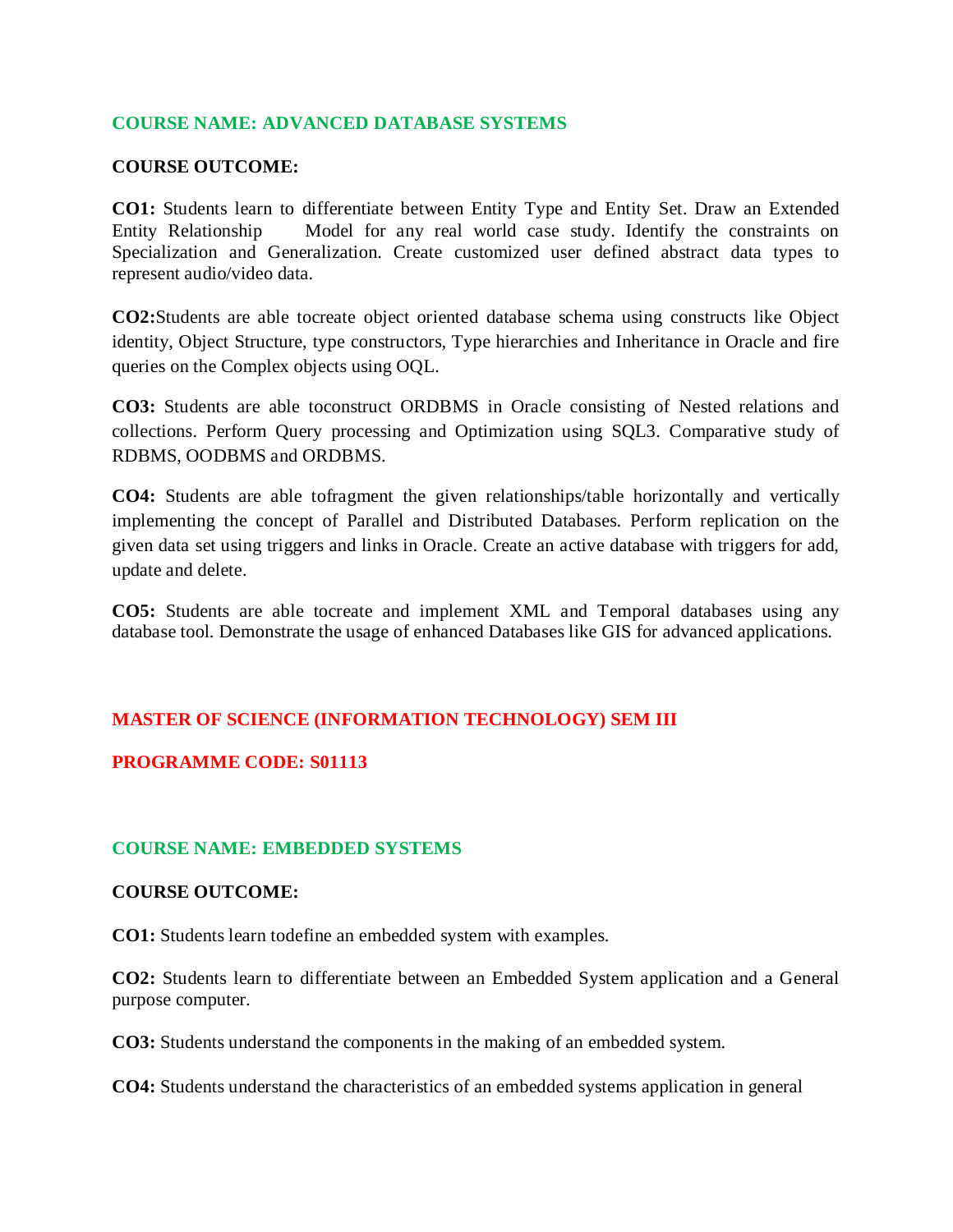**CO5:** Students understand the steps for creating and embedded system in accordance to EDLC framework.

**CO6:** Students are able toidentify different approaches for modelling and Embedded System application

**CO7:** Students learn tools Embedded Systems hardware and firmware Development.

**CO8:** Students learn Operating Systems concepts with respect to Embedded Systems and learn about Real Time Embedded Operating Systems.

**CO9:** Students understand the Memory related basic concepts like: memory types, memory hierarchy, mapping, caching,

**CO10:** Students understand Memory architecture for different types of memory

**CO11:** Students gain knowledge of how a memory sub system required for an embedded system can be designed

**CO12:** Students gain knowledge of different ways of Embedded Systems Programming like Assembly, C/C++, Java

**CO13:** Students learn the steps in creation of final code (hex file) to be run on embedded platform

**CO14:** Students understand different program elements in languages C/ Java.

**CO15:** Students learnthe trends and challenges in Embedded System Industry with respect to embedded systems processor, operating system and development languages.

**CO16:** Students learn the architecture of AVR, ATMEL and PIC Family of microcontrollers.

# **COURSE NAME: INFORMATION SECURITY MANAGEMENT**

## **COURSE OUTCOME:**

**CO1:** Students understand how to keep information secure

**CO2:** Students understand the use of different types of keys to encrypt and decrypt a message

**CO3:** Students learn what is the use of encryption and decryption is

**CO4:** Studentsunderstand how to recover from a disaster and what measures are to be taken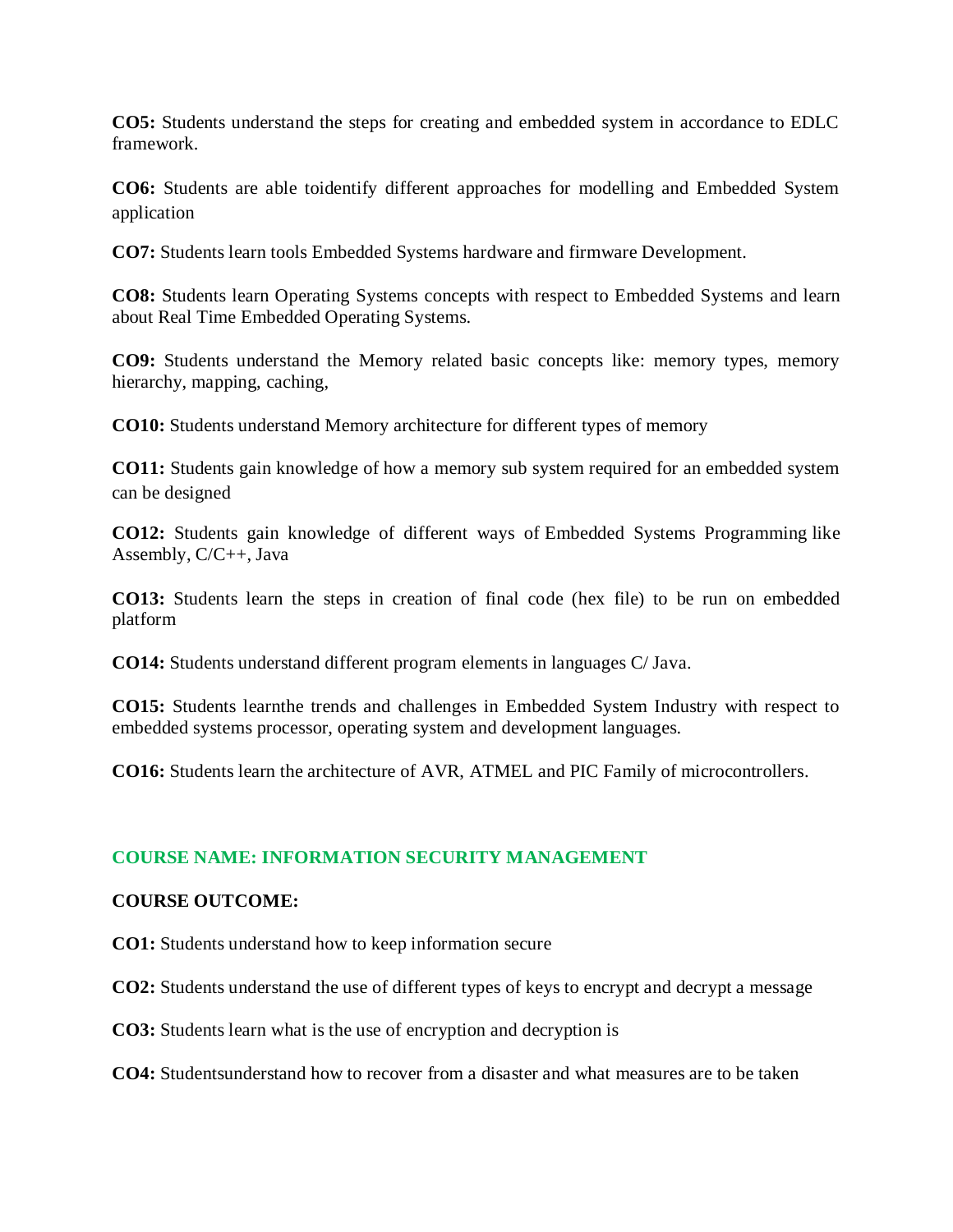**CO5:** Students learn what is forensic science and process of forensic science

**CO6:** Students learn specifying and enforcing security policies

**CO7:** Studentsunderstand what is audit and why it is done

## **COURSE NAME: ARTIFICIAL NEURAL NETWORKS**

#### **COURSE OUTCOME:**

**CO1:** Students understand the brain metaphor

**CO2:** Students learn to write down the detail about perceptron's

**CO3:** Students understand support vector machine

**CO4:** Students understand Dynamic system review

**CO5:** Students learn evolutionary algorithm

## **COURSE NAME: ETHICAL HACKING**

#### **COURSE OUTCOME:**

**CO1:** Students learn the types of Hackers, Perform Foot printing on any website using tools like Smartwhois, scan, sniff and enumerate the network using tools like nmap, superscanetc for finding open ports, vulnerable applications and insecure systems.

**CO2:** Studentsunderstand the Perform System Hacking to crack passwords, LM hashes using various tools like PwDump7, LCP, and Rainbow Crack etc. and learn the defenses against these attacks. Differentiate between and identify the telling signs of Trojans, Viruses and worms.

**CO3:** Students learn to recognize the different Social Engineering tactics used to launch attacks. Execute Denial of Service Attacks using HPing (Kali Linux) and web server attack using tools like HTTPRecon, IDServeetc; and the corresponding defenses.

**CO4:** Students learn to identify vulnerabilities in database by performing SQL injections using DVWA. Classify the different attacks launched on Mobile and wireless platforms and mitigate against these attacks.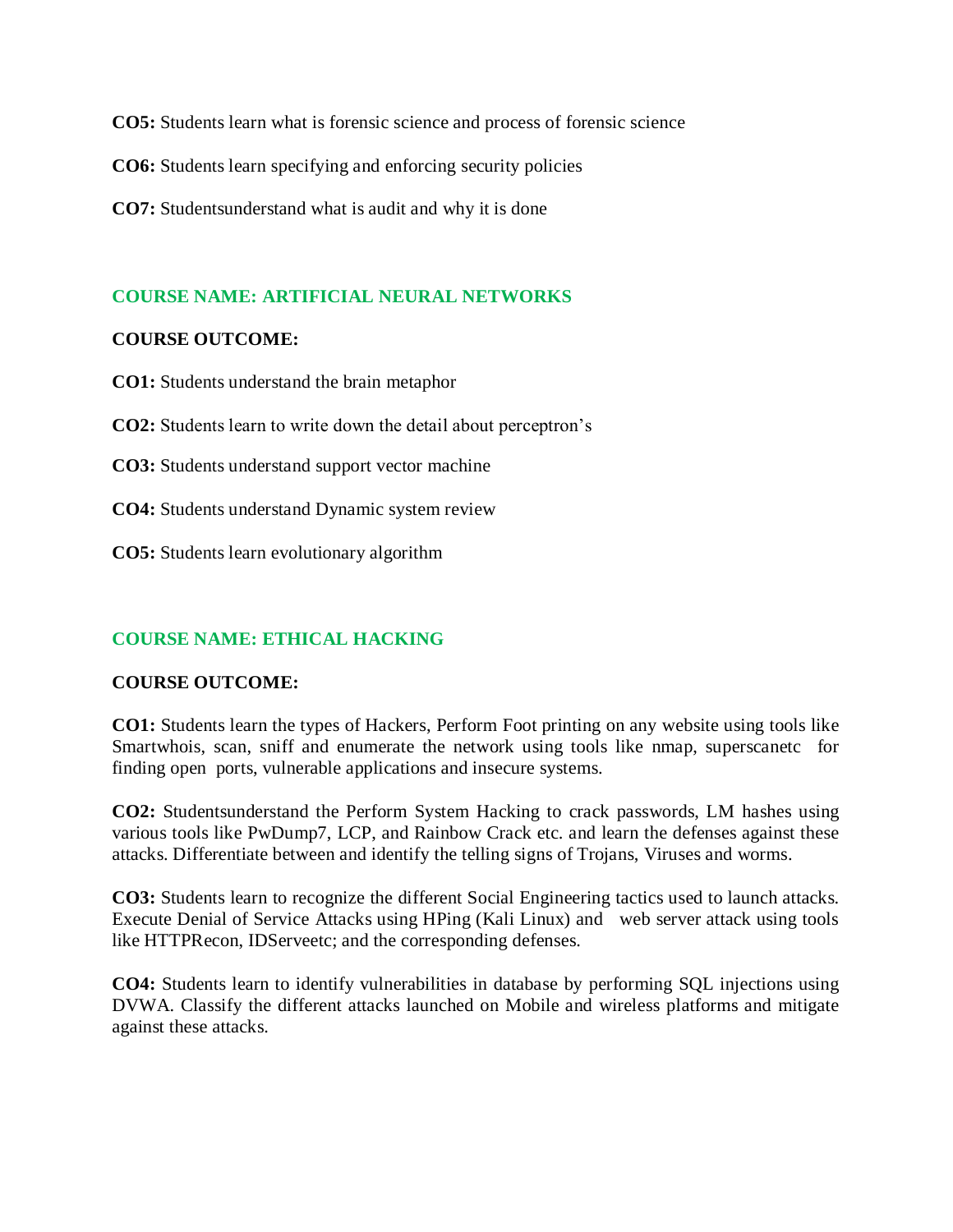**CO5:** Students learn to implement techniques for evasion and securing IDS, Firewall and other security devices. Use cryptographic techniques and tools like Truecrypt, BC4 etc. to secure sensitive data.

# **MASTER OF SCIENCE (INFORMATION TECHNOLOGY) SEM IV**

# **PROGRAMME CODE: S01114**

# **COURSE NAME: ARTIFICIAL INTELLIGENCE**

## **COURSE OUTCOME:**

**CO1:**Students understand the basics of the theory and practice of Artificial Intelligence as a discipline and about intelligent agents capable of problem formulation.

**CO2**: Students learn to evaluate different uninformed search algorithms on well formulated problems along with stating valid conclusions that the evaluation supports.

**CO3:** Students are able todesign and Analysis of informed search algorithms on well formulated problems.

**CO4:** Students are able toformulate and solve given problem using Propositional and first order logic.

**CO5:** Students are able toanalyze the AI problem using different planning techniques

**CO6:** Students understand various symbolic knowledge representations to specific multidisciplinary domains and reasoning tasks of a software agent.

## **COURSE NAME: IT INFRASTRUCTURE MANAGEMENT**

## **COURSE OUTCOME:**

**CO1:** Students understand process, Functions and service strategy

**CO2:** Students understand service design

**CO3**: Students learn service transition

**CO4:** Students gain knowledge of Event Management, problem Management